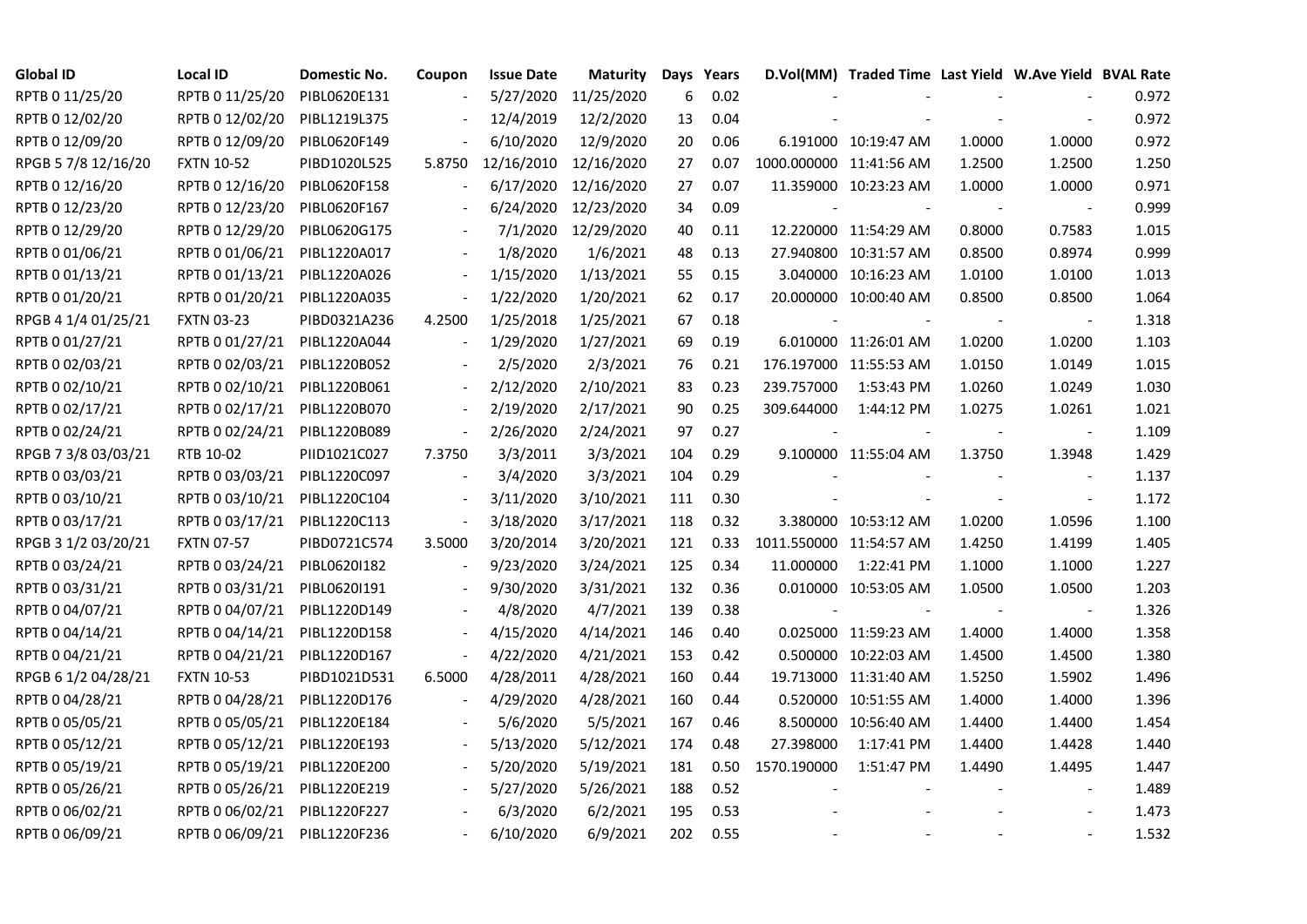| <b>Global ID</b>     | <b>Local ID</b>   | Domestic No. | Coupon                   | <b>Issue Date</b>     | <b>Maturity</b> |     | Days Years |             | D.Vol(MM) Traded Time Last Yield W.Ave Yield BVAL Rate |        |                          |       |
|----------------------|-------------------|--------------|--------------------------|-----------------------|-----------------|-----|------------|-------------|--------------------------------------------------------|--------|--------------------------|-------|
| RPGB 4 7/8 06/13/21  | RTB 03-09         | PIID0321F092 | 4.8750                   | 6/13/2018             | 6/13/2021       | 206 | 0.56       | 6.050000    | 1:53:57 PM                                             | 1.6350 | 1.6752                   | 1.644 |
| RPTB 0 06/16/21      | RPTB 0 06/16/21   | PIBL1220F245 |                          | 6/17/2020             | 6/16/2021       | 209 | 0.57       |             |                                                        |        | $\sim$                   | 1.499 |
| RPTB 0 06/23/21      | RPTB 0 06/23/21   | PIBL1220F254 |                          | 6/24/2020             | 6/23/2021       | 216 | 0.59       |             | 0.250000 10:43:05 AM                                   | 1.5400 | 1.5400                   | 1.550 |
| RPTB 0 06/30/21      | RPTB 0 06/30/21   | PIBL1220G262 | $\blacksquare$           | 7/1/2020              | 6/30/2021       | 223 | 0.61       | 71.397000   | 1:10:30 PM                                             | 1.4000 | 1.5143                   | 1.538 |
| RPTB 0 07/07/21      | RPTB 0 07/07/21   | PIBL1220G271 |                          | 7/8/2020              | 7/7/2021        | 230 | 0.63       |             |                                                        |        |                          | 1.541 |
| RPTB 0 07/14/21      | RPTB 0 07/14/21   | PIBL1220G280 |                          | 7/15/2020             | 7/14/2021       | 237 | 0.65       |             |                                                        |        | $\blacksquare$           | 1.553 |
| RPTB 0 07/21/21      | RPTB 0 07/21/21   | PIBL1220G299 |                          | 7/22/2020             | 7/21/2021       | 244 | 0.67       |             |                                                        |        |                          | 1.566 |
| RPTB 0 07/28/21      | RPTB 0 07/28/21   | PIBL1220G306 |                          | 7/29/2020             | 7/28/2021       | 251 | 0.69       |             |                                                        |        |                          | 1.580 |
| RPTB 0 08/04/21      | RPTB 0 08/04/21   | PIBL1220H314 |                          | 8/5/2020              | 8/4/2021        | 258 | 0.71       |             |                                                        |        |                          | 1.607 |
| RPTB 0 08/11/21      | RPTB 0 08/11/21   | PIBL1220H323 |                          | 8/12/2020             | 8/11/2021       | 265 | 0.73       |             |                                                        |        |                          | 1.616 |
| RPTB 0 08/18/21      | RPTB 0 08/18/21   | PIBL1220H332 |                          | 8/19/2020             | 8/18/2021       | 272 | 0.75       | 11.513000   | 1:17:27 PM                                             | 1.6250 | 1.6146                   | 1.666 |
| RPTB 0 08/25/21      | RPTB 0 08/25/21   | PIBL1220H341 |                          | 8/26/2020             | 8/25/2021       | 279 | 0.76       |             |                                                        |        |                          | 1.643 |
| RPTB 0 09/01/21      | RPTB 0 09/01/21   | PIBL1220I359 |                          | 9/2/2020              | 9/1/2021        | 286 | 0.78       |             |                                                        |        |                          | 1.645 |
| RPTB 0 09/08/21      | RPTB 0 09/08/21   | PIBL1220I368 |                          | 9/9/2020              | 9/8/2021        | 293 | 0.80       |             |                                                        |        | $\sim$                   | 1.657 |
| RPTB 0 09/22/21      | RPTB 0 09/22/21   | PIBL1220I386 |                          | 9/23/2020             | 9/22/2021       | 307 | 0.84       |             |                                                        |        | $\sim$                   | 1.720 |
| RPTB 0 09/29/21      | RPTB 0 09/29/21   | PIBL1220I395 |                          | 9/30/2020             | 9/29/2021       | 314 | 0.86       |             |                                                        |        |                          | 1.721 |
| RPTB 0 10/06/21      | RPTB 0 10/06/21   | PIBL1220J401 |                          | 10/7/2020             | 10/6/2021       | 321 | 0.88       |             | 1.000000 10:36:05 AM                                   | 1.6500 | 1.6500                   | 1.735 |
| RPTB 0 10/13/21      | RPTB 0 10/13/21   | PIBL1220J410 |                          | 10/14/2020            | 10/13/2021      | 328 | 0.90       |             | 104.020000 11:35:56 AM                                 | 1.7000 | 1.7014                   | 1.713 |
| RPGB 5 3/4 10/20/21  | RTB 10-03         | PIID1021J039 | 5.7500                   | 10/20/2011            | 10/20/2021      | 335 | 0.92       | 1.650000    | 1:40:24 PM                                             | 1.7200 | 1.7227                   | 1.684 |
| RPTB 0 10/20/21      | RPTB 0 10/20/21   | PIBL1220J429 |                          | 10/21/2020            | 10/20/2021      | 335 | 0.92       | 5.460000    | 1:08:27 PM                                             | 1.7000 | 1.7000                   | 1.717 |
| RPTB 0 10/27/21      | RPTB 0 10/27/21   | PIBL1220J438 |                          | 10/28/2020            | 10/27/2021      | 342 | 0.94       | 1.500000    | 9:52:16 AM                                             | 1.7400 | 1.7400                   | 1.730 |
| RPTB 0 11/03/21      | RPTB 0 11/03/21   | PIBL1220K445 |                          | 11/4/2020             | 11/3/2021       | 349 | 0.96       |             |                                                        |        | $\overline{\phantom{a}}$ | 1.742 |
| RPTB 0 11/10/21      | RPTB 0 11/10/21   | PIBL1220K454 |                          | 11/11/2020            | 11/10/2021      | 356 | 0.98       | 877.900000  | 1:52:17 PM                                             | 1.7500 | 1.7498                   | 1.745 |
| RPTB 0 11/17/21      | RPTB 0 11/17/21   | PIBL1220K463 | $\overline{\phantom{0}}$ | 11/18/2020            | 11/17/2021      | 363 | 0.99       | 323.199000  | 1:59:44 PM                                             | 1.7375 | 1.7440                   | 1.745 |
| RPGB 5 3/4 11/24/21  | <b>FXTN 10-55</b> | PIBD1021K551 | 5.7500                   | 11/24/2011 11/24/2021 |                 | 370 | 1.01       |             |                                                        |        | $\overline{\phantom{a}}$ | 1.724 |
| RPGB 63/8 01/19/22   | <b>FXTN 10-54</b> | PIBD1022G545 | 6.3750                   | 7/19/2011             | 1/19/2022       | 426 | 1.17       |             | 66.951255 11:42:06 AM                                  | 1.8250 | 1.8250                   | 1.780 |
| RPGB 4 01/26/22      | <b>FXTN 05-74</b> | PIBD0522A747 | 4.0000                   | 1/26/2017             | 1/26/2022       | 433 | 1.19       |             | 86.200000 11:37:52 AM                                  | 1.8000 | 1.8102                   | 1.798 |
| RPGB 15 03/14/22     | <b>FXTN 20-02</b> | PIBD2022C021 | 15.0000                  | 3/14/2002             | 3/14/2022       | 480 | 1.31       |             |                                                        |        | $\blacksquare$           | 1.814 |
| RPGB 4 3/4 07/04/22  | <b>FXTN 03-24</b> | PIBD0322G247 | 4.7500                   | 7/4/2019              | 7/4/2022        | 592 | 1.62       |             | 2.000000 11:18:15 AM                                   | 2.0000 | 2.0000                   | 1.834 |
| RPGB 4 7/8 08/02/22  | <b>FXTN 10-56</b> | PIBD1022H562 | 4.8750                   | 8/2/2012              | 8/2/2022        | 621 | 1.70       |             |                                                        |        |                          | 1.934 |
| RPGB 4 3/4 09/13/22  | <b>FXTN 10-57</b> | PIBD1022I570 | 4.7500                   | 9/13/2012             | 9/13/2022       | 663 | 1.82       |             |                                                        |        |                          | 1.974 |
| RPGB 12 3/4 10/17/22 | <b>FXTN 20-03</b> | PIBD2022J033 | 12.7500                  | 10/17/2002            | 10/17/2022      | 697 | 1.91       |             |                                                        |        | $\overline{\phantom{a}}$ | 2.004 |
| RPGB 4 5/8 12/04/22  | RTB 05-11         | PIID0522L114 | 4.6250                   | 12/4/2017             | 12/4/2022       | 745 | 2.04       | 1355.260000 | 1:58:02 PM                                             | 2.0200 | 2.0181                   | 2.017 |
| RPGB 4 12/06/22      | <b>FXTN 10-58</b> | PIBD1022L585 | 4.0000                   | 12/6/2012             | 12/6/2022       | 747 | 2.05       |             |                                                        |        |                          | 2.046 |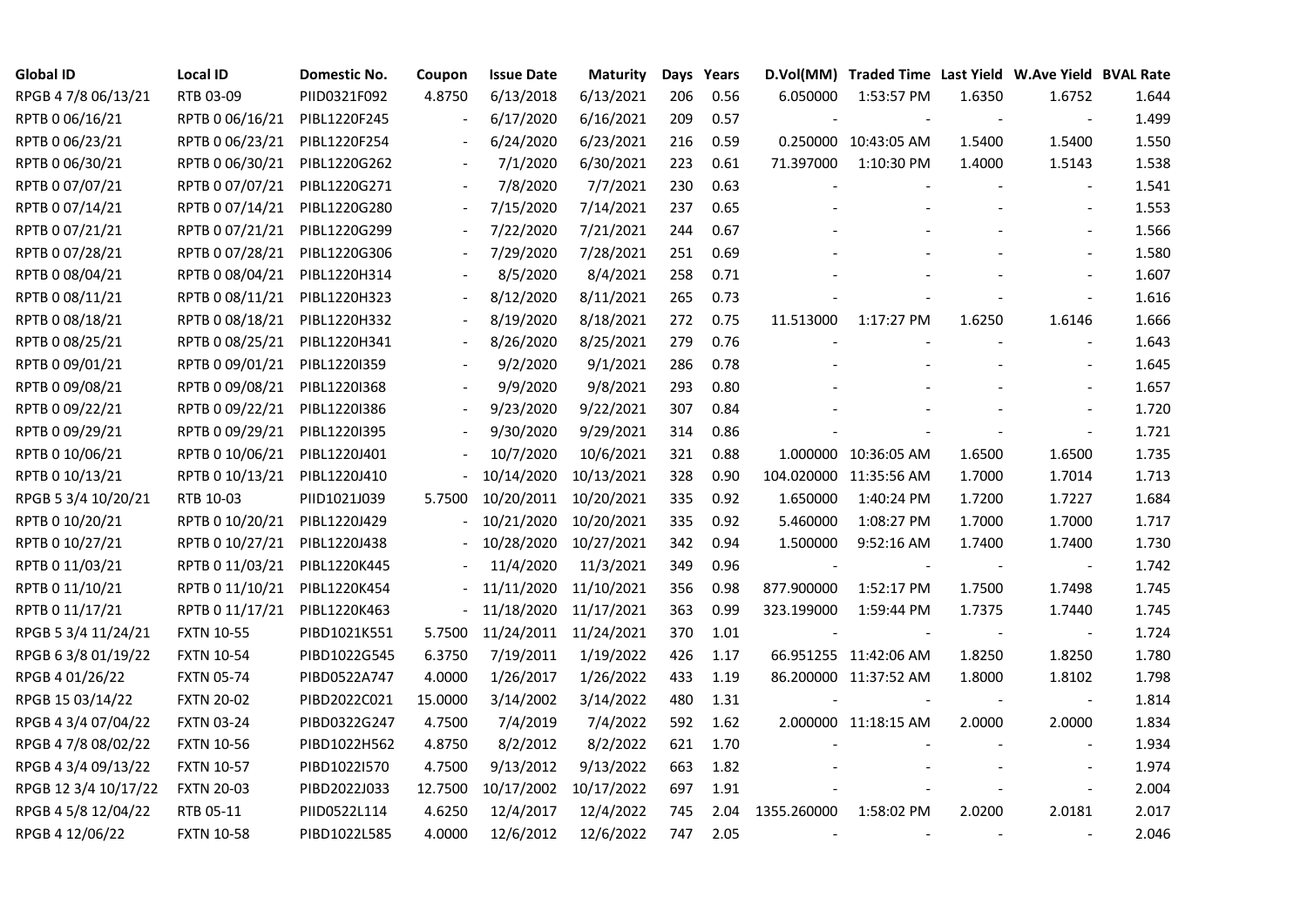| <b>Global ID</b>     | <b>Local ID</b>   | Domestic No. | Coupon  | <b>Issue Date</b> | <b>Maturity</b>  | Days | Years |                          | D.Vol(MM) Traded Time Last Yield W.Ave Yield BVAL Rate |        |                          |       |
|----------------------|-------------------|--------------|---------|-------------------|------------------|------|-------|--------------------------|--------------------------------------------------------|--------|--------------------------|-------|
| RPGB 4 3/8 02/11/23  | RTB 03-10         | PIID0323B101 | 4.3750  | 2/11/2020         | 2/11/2023        | 814  | 2.23  | 2132.630000              | 1:56:29 PM                                             | 2.0760 | 2.0826                   | 2.081 |
| RPGB 13 02/20/23     | <b>FXTN 20-04</b> | PIBD2023B048 | 13.0000 | 2/20/2003         | 2/20/2023        | 823  | 2.25  |                          |                                                        |        |                          | 2.104 |
| RPGB 5 1/2 03/08/23  | <b>FXTN 05-75</b> | PIBD0523C752 | 5.5000  | 3/8/2018          | 3/8/2023         | 839  | 2.30  |                          |                                                        |        |                          | 2.238 |
| RPGB 3 1/2 04/21/23  | <b>FXTN 07-58</b> | PIBD0723D588 | 3.5000  | 4/21/2016         | 4/21/2023        | 883  | 2.42  |                          | 2.620000 11:22:45 AM                                   | 2.2200 | 2.2153                   | 2.167 |
| RPGB 11 7/8 05/29/23 | <b>FXTN 20-05</b> | PIBD2023E054 | 11.8750 | 5/29/2003         | 5/29/2023        | 921  | 2.52  |                          |                                                        |        | $\overline{\phantom{a}}$ | 2.179 |
| RPGB 3 1/4 08/15/23  | RTB 10-04         | PIID1023H046 | 3.2500  | 8/15/2013         | 8/15/2023        | 999  | 2.74  | 30.675000                | 1:31:55 PM                                             | 2.4000 | 2.3993                   | 2.378 |
| RPGB 2 3/8 09/10/23  | <b>FXTN 03-25</b> | PIBD0323I252 | 2.3750  | 9/10/2020         | 9/10/2023 1,025  |      | 2.81  | 541.893470               | 1:07:30 PM                                             | 2.2125 | 2.2058                   | 2.209 |
| RPGB 11 3/8 10/23/23 | <b>FXTN 20-06</b> | PIBD2023J068 | 11.3750 | 10/23/2003        | 10/23/2023 1,068 |      | 2.92  |                          |                                                        |        | $\overline{\phantom{a}}$ | 2.291 |
| RPGB 6 1/4 03/12/24  | RTB 05-12         | PIID0524C129 | 6.2500  | 3/12/2019         | 3/12/2024 1,209  |      | 3.31  |                          | 12.600000 11:32:08 AM                                  | 2.3000 | 2.3000                   | 2.343 |
| RPGB 4 1/2 04/20/24  | <b>FXTN 07-59</b> | PIBD0724D595 | 4.5000  | 4/20/2017         | 4/20/2024 1,248  |      | 3.42  |                          |                                                        |        | $\blacksquare$           | 2.411 |
| RPGB 12 3/8 06/03/24 | <b>FXTN 20-07</b> | PIBD2024F075 | 12.3750 | 6/3/2004          | 6/3/2024 1,292   |      | 3.54  |                          |                                                        |        |                          | 2.444 |
| RPGB 12 7/8 08/05/24 | <b>FXTN 20-08</b> | PIBD2024H086 | 12.8750 | 8/5/2004          | 8/5/2024 1,355   |      | 3.71  |                          |                                                        |        |                          | 2.486 |
| RPGB 4 1/8 08/20/24  | <b>FXTN 10-59</b> | PIBD1024H595 | 4.1250  | 8/20/2014         | 8/20/2024 1,370  |      | 3.75  |                          |                                                        |        | $\blacksquare$           | 2.575 |
| RPGB 4 1/4 10/17/24  | <b>FXTN 05-76</b> | PIBD0524J762 | 4.2500  | 10/17/2019        | 10/17/2024 1,428 |      | 3.91  | 45.000000                | 1:06:42 PM                                             | 2.2500 | 2.3422                   | 2.451 |
| RPGB 13 3/4 11/11/24 | <b>FXTN 20-09</b> | PIBD2024K091 | 13.7500 | 11/11/2004        | 11/11/2024 1,453 |      | 3.98  |                          |                                                        |        |                          | 2.527 |
| RPGB 5 3/4 04/12/25  | <b>FXTN 07-61</b> | PIBD0725D618 | 5.7500  | 4/12/2018         | 4/12/2025 1,605  |      | 4.39  |                          |                                                        |        |                          | 2.573 |
| RPGB 12 1/8 04/14/25 | <b>FXTN 20-10</b> | PIBD2025D103 | 12.1250 | 4/14/2005         | 4/14/2025 1,607  |      | 4.40  | 2.000000                 | 1:41:03 PM                                             | 2.8925 | 2.8925                   | 2.636 |
| RPGB 2 5/8 08/12/25  | RTB 05-13         | PIID0525H130 | 2.6250  | 8/12/2020         | 8/12/2025 1,727  |      | 4.73  | 2335.165000              | 1:52:08 PM                                             | 2.7425 | 2.7478                   | 2.747 |
| RPGB 3 5/8 09/09/25  | <b>FXTN 10-60</b> | PIBD10251608 | 3.6250  | 9/9/2015          | 9/9/2025 1,755   |      | 4.81  | 3440.476566              | 1:38:00 PM                                             | 2.8600 | 2.8590                   | 2.864 |
| RPGB 12 1/8 10/20/25 | <b>FXTN 20-11</b> | PIBD2025J116 | 12.1250 | 10/20/2005        | 10/20/2025 1,796 |      | 4.92  |                          |                                                        |        | $\overline{\phantom{a}}$ | 2.742 |
| RPGB 18 1/4 11/29/25 | <b>FXTN 25-01</b> | PIBD2525K015 | 18.2500 | 11/29/2000        | 11/29/2025 1,836 |      | 5.03  |                          |                                                        |        | $\sim$                   | 2.759 |
| RPGB 10 1/4 01/19/26 | <b>FXTN 20-12</b> | PIBD2026A122 | 10.2500 | 1/19/2006         | 1/19/2026 1,887  |      | 5.17  |                          |                                                        |        | $\blacksquare$           | 2.777 |
| RPGB 6 1/4 02/14/26  | <b>FXTN 07-62</b> | PIBD0726B627 | 6.2500  | 2/14/2019         | 2/14/2026 1,913  |      | 5.24  |                          | 181.000000 11:35:36 AM                                 | 2.8700 | 2.8576                   | 2.864 |
| RPGB 3 1/2 09/20/26  | RTB 10-05         | PIID1026I057 | 3.5000  | 9/20/2016         | 9/20/2026 2,131  |      | 5.83  | 1.000000                 | 1:12:43 PM                                             | 2.9950 | 2.9950                   | 2.948 |
| RPGB 6 1/4 10/20/26  | RTB 15-01         | PIID1526J019 | 6.2500  | 10/20/2011        | 10/20/2026 2,161 |      | 5.92  |                          |                                                        |        | $\blacksquare$           | 2.903 |
| RPGB 8 12/07/26      | <b>FXTN 20-13</b> | PIBD2026L139 | 8.0000  | 12/7/2006         | 12/7/2026 2,209  |      | 6.05  |                          |                                                        |        |                          | 2.888 |
| RPGB 5 3/8 03/01/27  | RTB 15-02         | PIID1527C023 | 5.3750  | 3/1/2012          | 3/1/2027 2,293   |      | 6.28  |                          |                                                        |        | $\blacksquare$           | 2.899 |
| RPGB 4 3/4 05/04/27  | <b>FXTN 10-61</b> | PIBD1027E617 | 4.7500  | 5/4/2017          | 5/4/2027 2,357   |      | 6.45  |                          | 1.400000 10:05:26 AM                                   | 2.9750 | 2.9750                   | 2.900 |
| RPGB 8 5/8 09/06/27  | <b>FXTN 20-14</b> | PIBD2027I140 | 8.6250  | 9/6/2007          | 9/6/2027 2,482   |      | 6.80  |                          |                                                        |        | $\overline{\phantom{a}}$ | 2.935 |
| RPGB 6 1/4 03/22/28  | <b>FXTN 10-63</b> | PIBD1028C635 | 6.2500  | 3/22/2018         | 3/22/2028 2,680  |      | 7.34  | 1.500000                 | 1:38:58 PM                                             | 3.0000 | 3.0000                   | 2.949 |
| RPGB 9 1/2 12/04/28  | <b>FXTN 20-15</b> | PIBD2028L151 | 9.5000  | 12/4/2008         | 12/4/2028 2,937  |      | 8.04  |                          |                                                        |        | $\blacksquare$           | 2.975 |
| RPGB 67/8 01/10/29   | <b>FXTN 10-64</b> | PIBD1029A644 | 6.8750  | 1/10/2019         | 1/10/2029 2,974  |      | 8.14  |                          | 176.200000 11:43:47 AM                                 | 2.9500 | 2.9566                   | 2.949 |
| RPGB 8 3/4 05/27/30  | <b>FXTN 20-16</b> | PIBD2030E166 | 8.7500  | 5/27/2010         | 5/27/2030 3,476  |      | 9.52  |                          | 3.300000 11:57:15 AM                                   | 3.2000 | 3.2000                   | 2.985 |
| RPGB 2 7/8 07/09/30  | <b>FXTN 10-65</b> | PIBD1030G655 | 2.8750  | 7/9/2020          | 7/9/2030 3,519   |      | 9.64  | $\overline{\phantom{a}}$ |                                                        |        |                          | 2.938 |